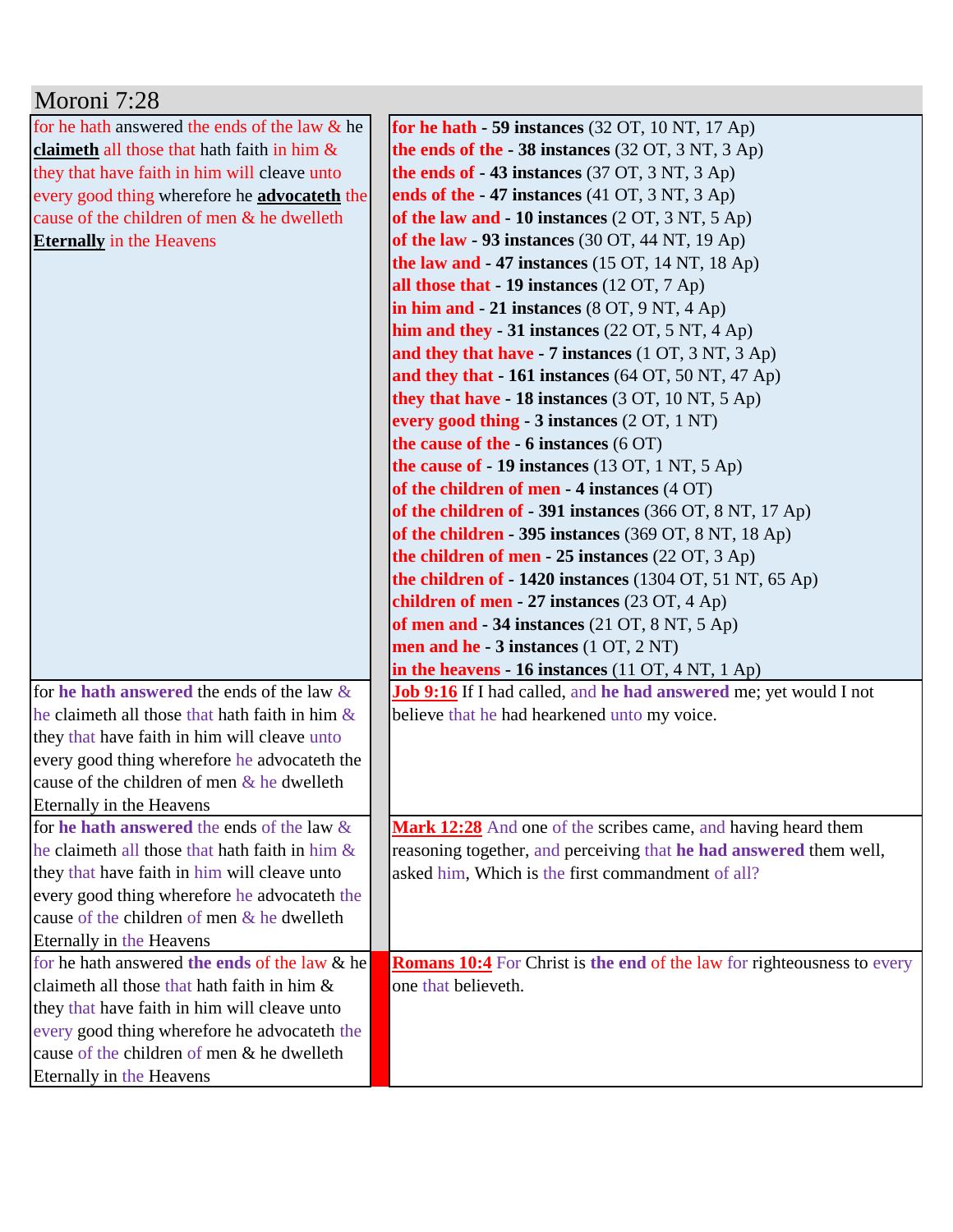| for he hath answered the ends of the law $\&$ he         | Mark 11:22 And Jesus answering saith unto them, Have faith in God.               |
|----------------------------------------------------------|----------------------------------------------------------------------------------|
| claimeth all those that <b>hath faith in</b> him $\&$    |                                                                                  |
| they that have faith in him will cleave unto             |                                                                                  |
| every good thing wherefore he advocateth the             |                                                                                  |
| cause of the children of men $&$ he dwelleth             |                                                                                  |
| Eternally in the Heavens                                 |                                                                                  |
| for he hath answered the ends of the law & he            | <b>Luke 20:19</b> And the chief priests and the scribes the same hour sought to  |
| claimeth all those that hath faith in him &              | lay hands on him; and they feared the people: for they perceived that he         |
| they that have faith in him will cleave unto             | had spoken this parable against them.                                            |
| every good thing wherefore he advocateth the             |                                                                                  |
| cause of the children of men & he dwelleth               |                                                                                  |
| Eternally in the Heavens                                 |                                                                                  |
| for he hath answered the ends of the law & he            | <b>Ecclesiasticus 2:16</b> They that fear the Lord will seek that which is well, |
| claimeth all those that hath faith in $\lim_{x \to 0} x$ | pleasing unto him; and they that love him shall be filled with the law.          |
| they that have faith in him will cleave unto             |                                                                                  |
| every good thing wherefore he advocateth the             |                                                                                  |
| cause of the children of men $&$ he dwelleth             |                                                                                  |
| Eternally in the Heavens                                 |                                                                                  |
|                                                          |                                                                                  |
| for he hath answered the ends of the law $\&$ he         | 2 Esdras 7:28 For my son Jesus shall be revealed with those that be with         |
| claimeth all those that hath faith in him &              | him, and they that remain shall rejoice within four hundred years.               |
| they that have faith in him will cleave unto             |                                                                                  |
| every good thing wherefore he advocateth the             |                                                                                  |
| cause of the children of men $&$ he dwelleth             |                                                                                  |
| Eternally in the Heavens                                 |                                                                                  |
|                                                          |                                                                                  |
| for he hath answered the ends of the law & he            | Mark 11:22 And Jesus answering saith unto them, Have faith in God.               |
| claimeth all those that hath faith in him $\&$           |                                                                                  |
| they that have faith in him will cleave unto             |                                                                                  |
| every good thing wherefore he advocateth the             |                                                                                  |
| cause of the children of men $\&$ he dwelleth            |                                                                                  |
| Eternally in the Heavens                                 |                                                                                  |
|                                                          |                                                                                  |
| for he hath answered the ends of the law & he            | 2 Samuel 22:3 The God of my rock; in him will I trust: he is my shield,          |
| claimeth all those that hath faith in him &              | and the horn of my salvation, my high tower, and my refuge, my saviour;          |
| they that have faith in him will cleave unto             | thou savest me from violence.                                                    |
| every good thing wherefore he advocateth the             |                                                                                  |
| cause of the children of men & he dwelleth               |                                                                                  |
| Eternally in the Heavens                                 |                                                                                  |
|                                                          |                                                                                  |